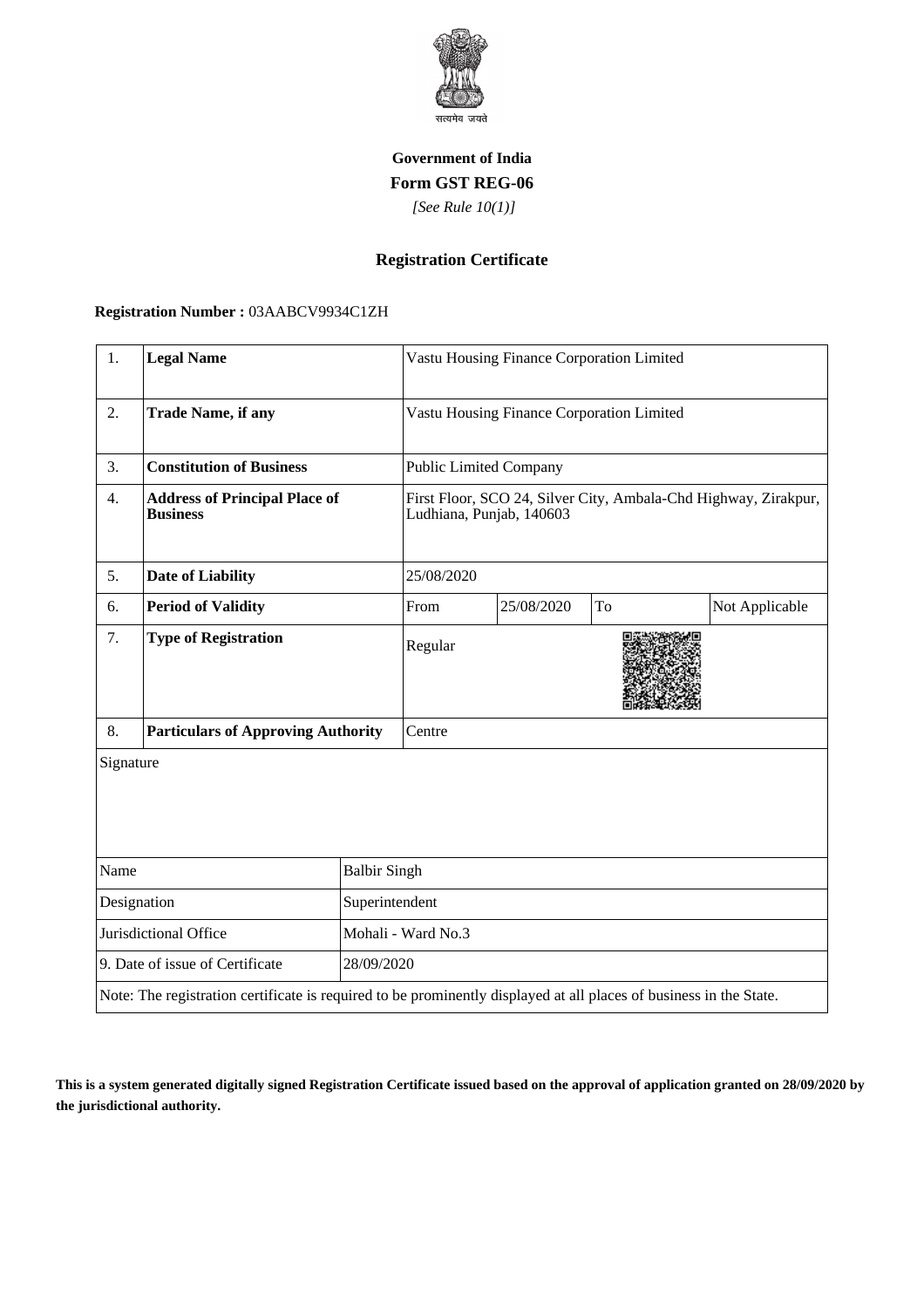

| <b>GSTIN</b>       | 03AABCV9934C1ZH                           |
|--------------------|-------------------------------------------|
| Legal Name         | Vastu Housing Finance Corporation Limited |
| Trade Name, if any | Vastu Housing Finance Corporation Limited |

### **Details of Additional Places of Business**

Total Number of Additional Places of Business in the State 0